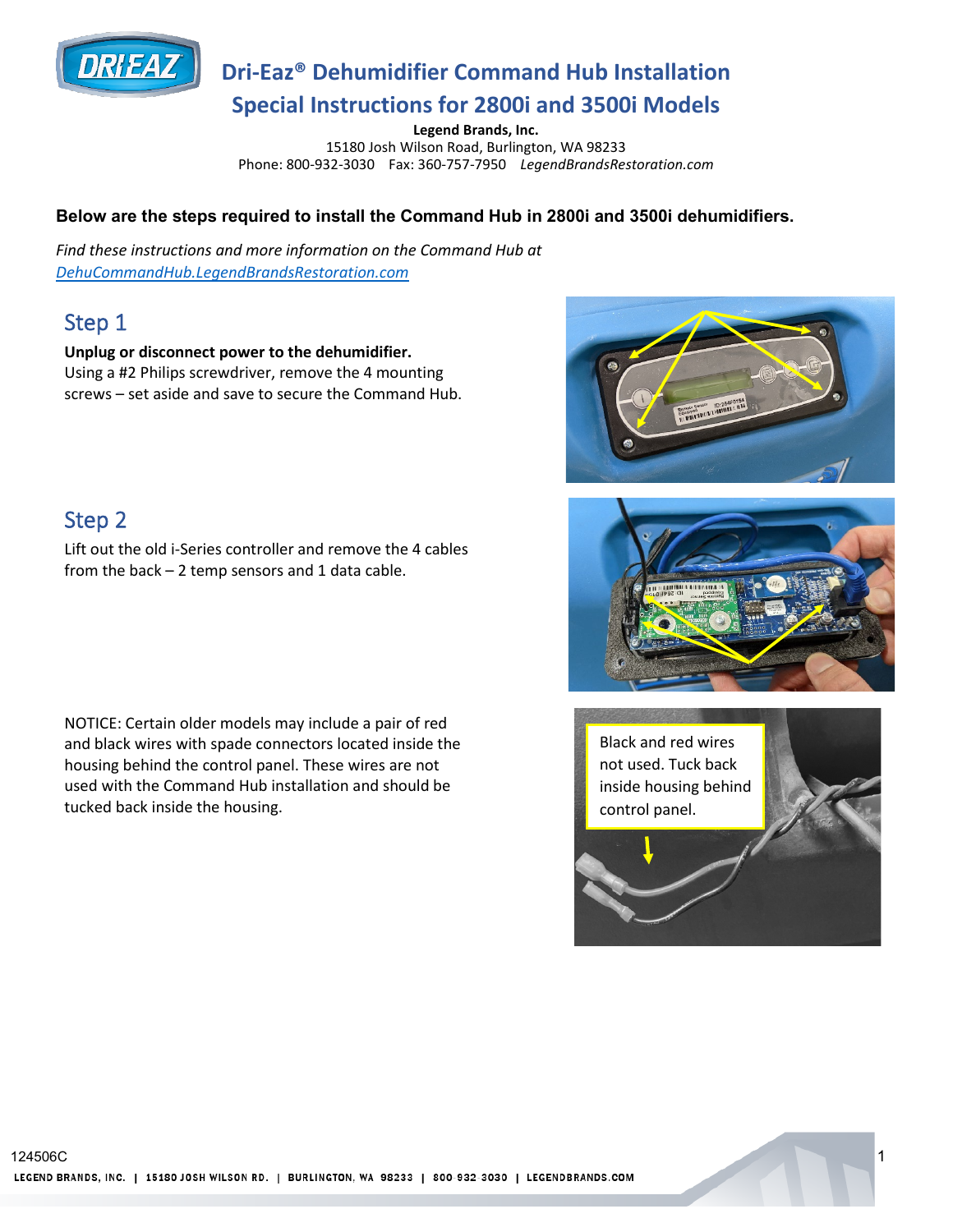#### **Step 2a**

Use a 1/16" drill bit to drill a pilot hole roughly 1/4" above the air inlet hole (see photo). IMPORTANT: Do not drill more than 1/4" past the plastic to prevent drilling into the filter behind the inlet.

#### **Step 2b**

Remove and discard the plastic stud that is connected to the sensor included with this kit.





#### **Step 2c**

Using the #4 screw included in the kit, screw the sensor into the pilot hole with the center of the sensor directly over the air inlet. Note: Be sure that the wire connector is facing up, not down. See sure that the wife connection is



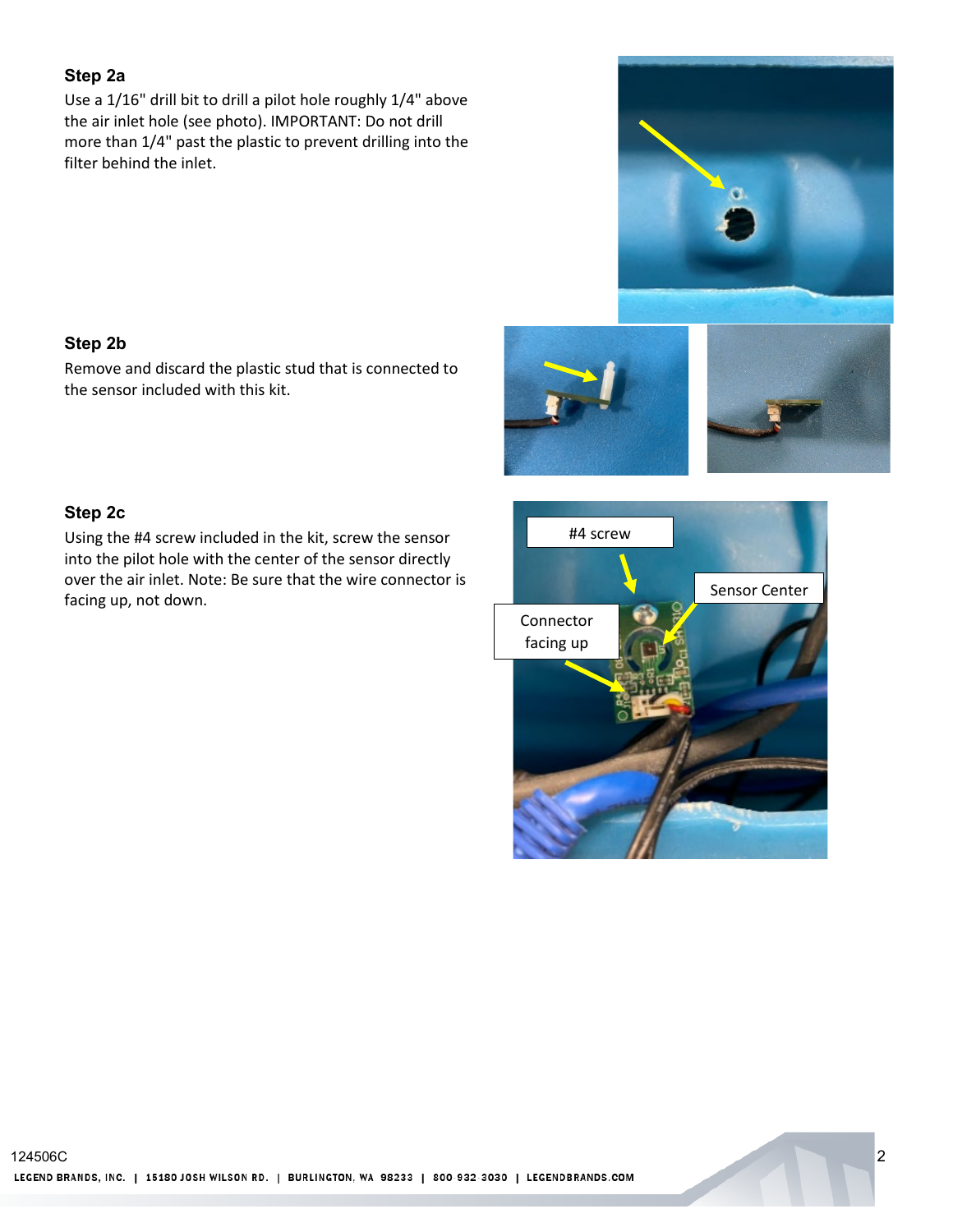### Step 3

Connect the cables to the Command Hub as shown. Take care not to tangle or twist the cables and ensure the controller is oriented correctly. Connect the four cables to the new controller as follows:

- 1. Temp/RH connector to K3/RH1 receptacle. K4 receptacle is not used.
- 2. Blue data cable to K2 socket
- 3. Defrost temp sensor silver tab to K5/DEF receptacle
- 4. Outlet temp sensor to K6/Out receptacle



### Step 4

Place the Command Hub into position and, to avoid stripping mounting holes, **hand-tighten** the 4 screws that were removed from the previous i-Series controller in Step 1. Once the controller is secured to the dehumidifier, plug in the unit. The first Config screen will display after a brief start-up cycle. Enter the serial number of the dehumidifier from the serial label on the unit. Six (6) digits are required; if the serial number is less than 6 digits, add zeros (0) in front of the serial number to equal 6 digits. Select OK.

### Step 5

Toggle through the models using the up/down arrow buttons to select the correct dehumidifier model. If you are unsure which dehumidifier model to select, check the product or serial label. Select the right arrow when complete.